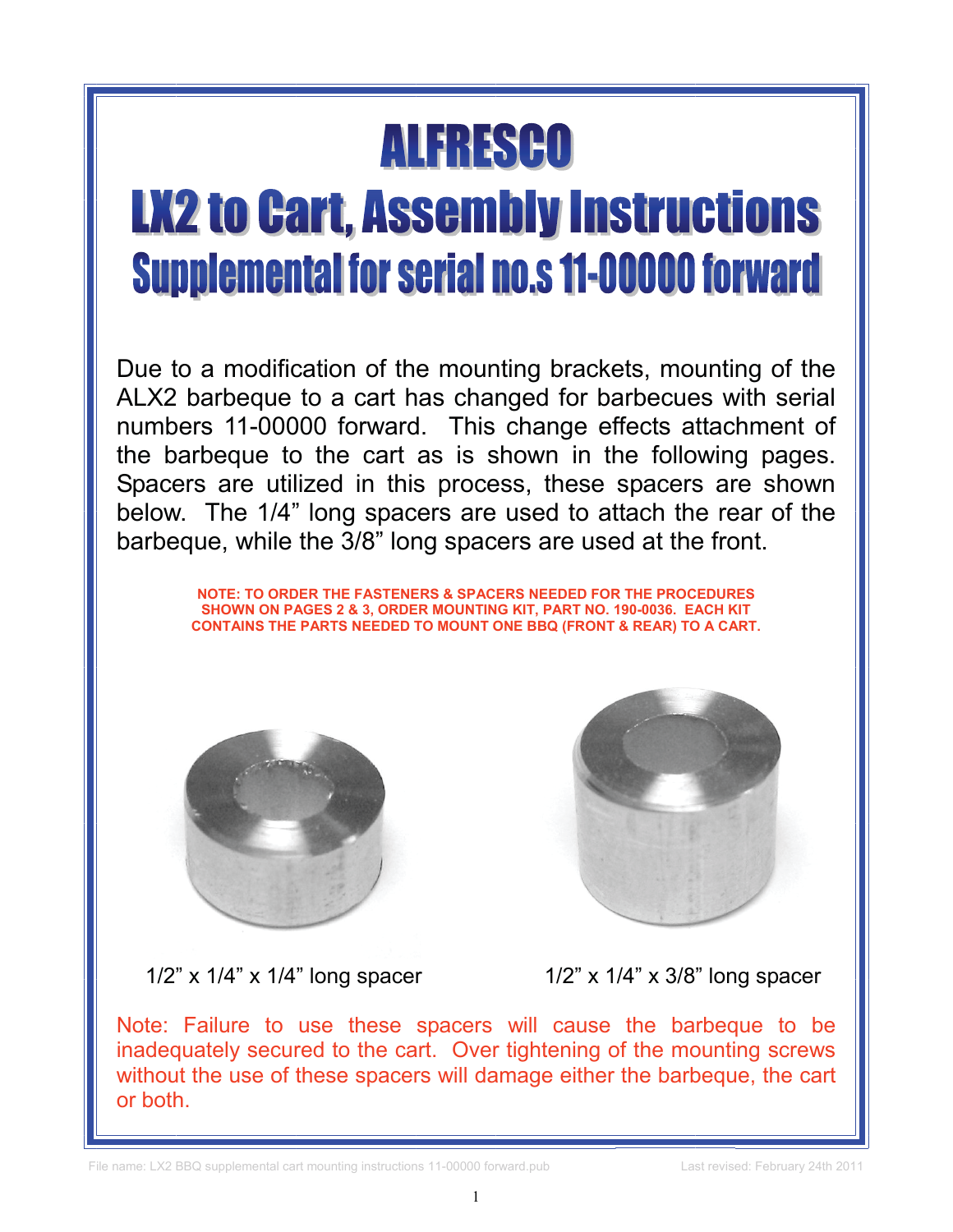## **THE FOLLOWING PROCEDURE SECURES THE REAR OF THE BARBEQUE TO THE CART.**



LEFT SIDE SHOWN - REPEAT FOR RIGHT SIDE.



1/4-20 UNC SS HEX HEAD MACHINE SCREW X 1" LONG

200-0091



1/4" SS HELICAL SPRING LOCK WASHER

200-0087



1/4" SS FLAT WASHER

200-0074